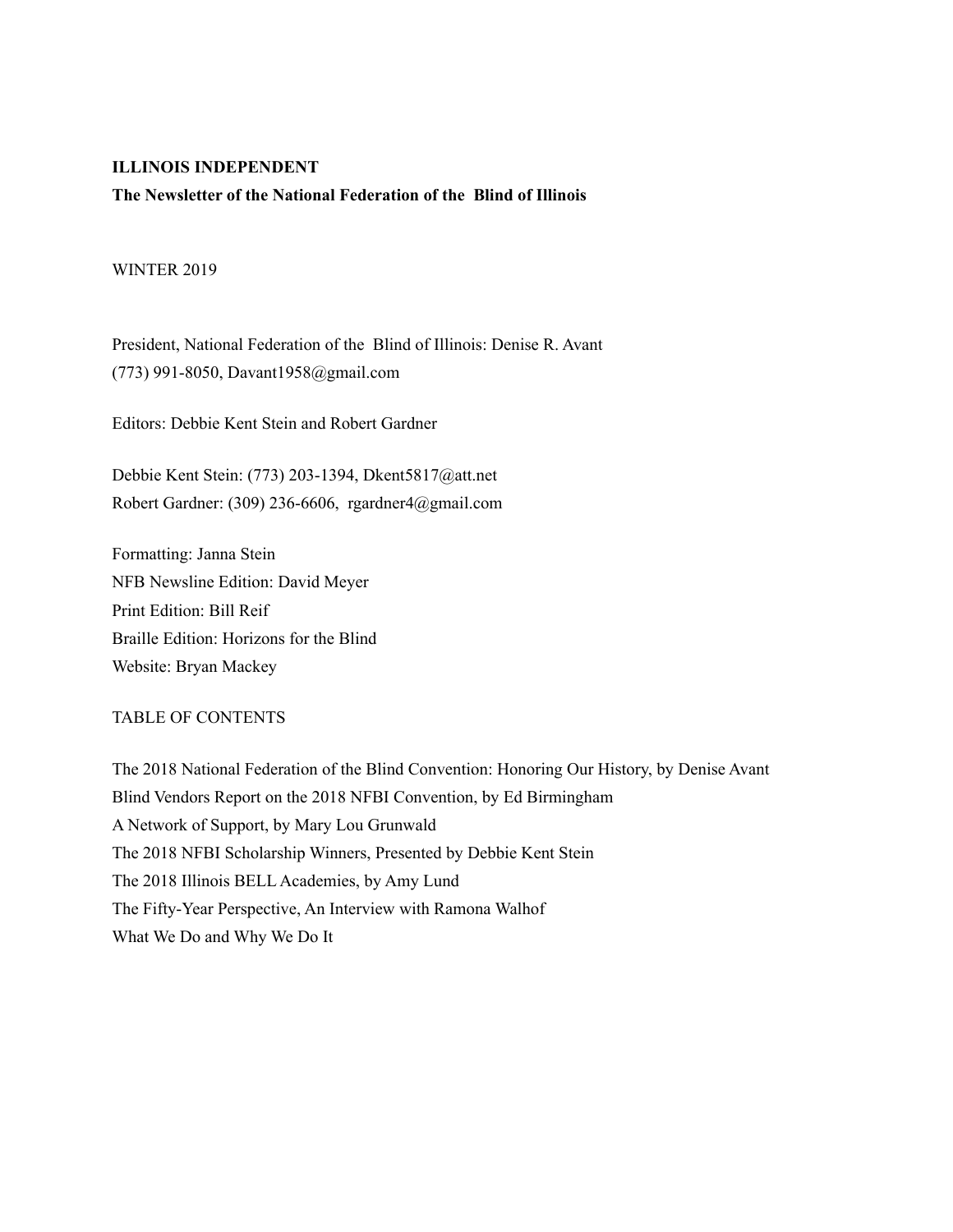

*Photo of Rami Rabby speaking during General session*

## **THE 2018 NATIONAL FEDERATION OF THE BLIND CONVENTION**

#### **Honoring Our History**

by Denise Avant

I believe it is important to know your history, to celebrate your successes, and know the people who made it possible for you to succeed. I would like to share some impressions and things I have learned about the National Federation of the Blind of Illinois following our fiftieth anniversary convention. In these fifty years, with love, hope and determination, we have helped to turn blind people's dreams into reality.

Our convention theme this year was "Commemorating the Past, Building the Future." During convention we focused on our successful programs for blind children and young adults. At the same time we celebrated our fifty-year milestone, and honored the people who were with us at the beginning.

As state president, I know about the founding of our national organization in 1940 and our history since that time. I know about our state programs of today; Braille Enrichment for Literacy and Learning, the Nationwide Braille Readers Are Leaders contest, our state and national scholarships, and our successful legislative advocacy to pass a Parental Rights for the Blind bill. I know our most recent state presidents, Cathy Randall and Patti Chang, who are my friends and mentors.

But before our most recent convention, I knew very little about the history of the Illinois affiliate and the people who shaped us. I suspect this is true for most of our members.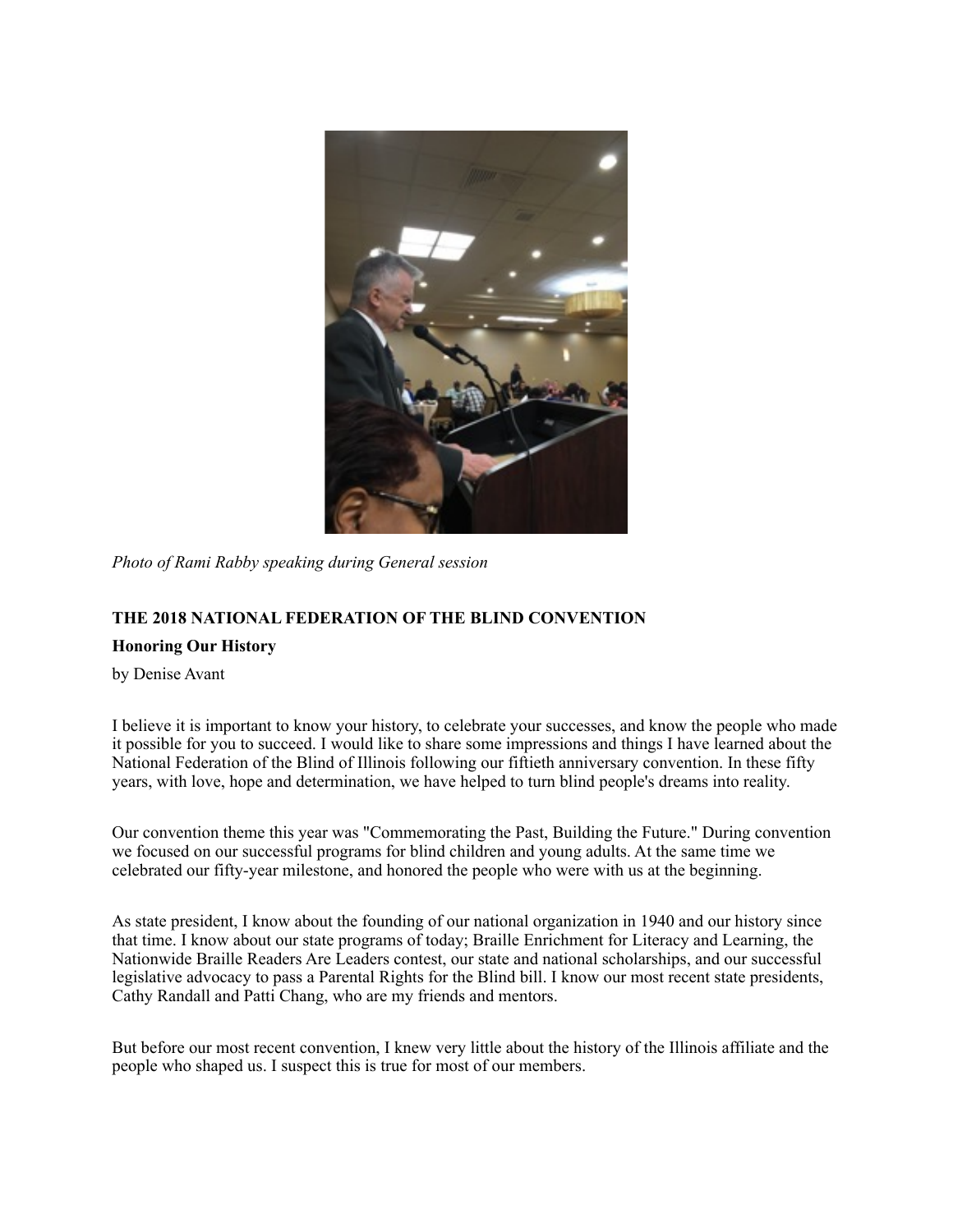The Illinois affiliate was one of the original seven members of the National Federation of the Blind, but Illinois left the national organization in 1960. We rejoined the National Federation of the Blind on August 10, 1968, as the Illinois Congress of the Blind. Our first meeting took place at the Sherman Hotel in Chicago. In 1972 we became the National Federation of the Blind of Illinois. Our affiliate hosted national conventions at the Palmer House in Chicago in 1972, 1974, and 1975. Two more national conventions were held in Chicago, at the Hyatt Regency in 1988 and at the Hilton and Towers in 1995.

In addition to our national representative at this year's convention, Jeannie Massay of Oklahoma, we were thrilled to have two special guests. Ramona Walhof, who helped organize the founding meeting of the affiliate, traveled from Idaho. Rami Rabby, our first state president, came all the way from Israel to celebrate with us. Over fifty years ago Rami met with Dr. Kenneth Jernigan, president of the National Federation of the Blind from 1968 to 1986, and told him of the need for an NFB affiliate in Illinois. Dr. Jernigan agreed, and he sent Ramona, James Gashel, and Mary Ellen Halvorsen to Illinois to support the organizing effort. Their task was to go to people's homes, explain their reasons for being in the NFB, and ask them about their hopes and dreams for blind people in Illinois. In appreciation of Ramona's love for the Federation and her efforts in helping to organize our affiliate, we presented Ramona with a general service award during our morning session.

Dr. Jernigan, Rami Rabby, and core Illinois member James Nyman all attended the first meeting in August 1968. Sixteen-year-old Steve Hastalis also attended, along with his mother, Coula. Also in attendance was Steve Benson, who later became our longest-serving state president. Another attendee was Gwendolyn Williams. Gwendolyn was sighted, but she truly understood blindness. Over the years she gave rides to our members whenever they went to the state legislature to demonstrate or testify about legislation that was either helpful or harmful to blind people. She remained active in the Illinois affiliate until her death in 1985.

Because of Ms. Williams charter membership, her dedication, and her service to us, we have named a service award in her honor. This year's Gwendolyn Williams Award went to Mary Grunwald, who became a member in the mid 1970s. Mary was recognized for her legislative advocacy in helping to pass a technology bill, and for her tireless efforts to mentor the youth of our affiliate. Elsewhere in this issue you can read Mary's story of her efforts to help establish a union for factory workers at the Chicago Lighthouse for the Blind in 1976. Finally, we recognized Mary for helping bring the blind vendors of Illinois into the National Federation of the Blind. I think it is fair to say that Mary saw one of her dreams come true during this year's convention.

For the first time the National Federation of the Blind of Illinois held our convention jointly with the Illinois Association of Blind Vendors (IABM), coinciding with the IABM annual conference. The vendors were active participants in our IABS Idol, our student fundraiser. The students and vendors hosted a joint luncheon, and many vendors attended our convention banquet. The vendors enjoyed getting to know members of our affiliate and came to understand more about our organization. We are looking at the possibility of holding future joint conventions and conferences with even more integrated programming.

Another NFBI award is the Eileen O'Brien Award. Eileen O'Brien became a member of our affiliate in 1975. She was given a kidney by her sister, and this donation sustained her life for a number of years. While Ms. O'Brien was at the Illinois Center for Rehabilitation and Education (ICRE), she became very upset about the poor meal choices for diabetics. She was a constant avocate for proper diabetic education in and out of the Federation. Steve Hastalis received the Eileen O'Brien Award this year for his advocacy in transportation matters and his dedication to helping blind people in our state use public transportation.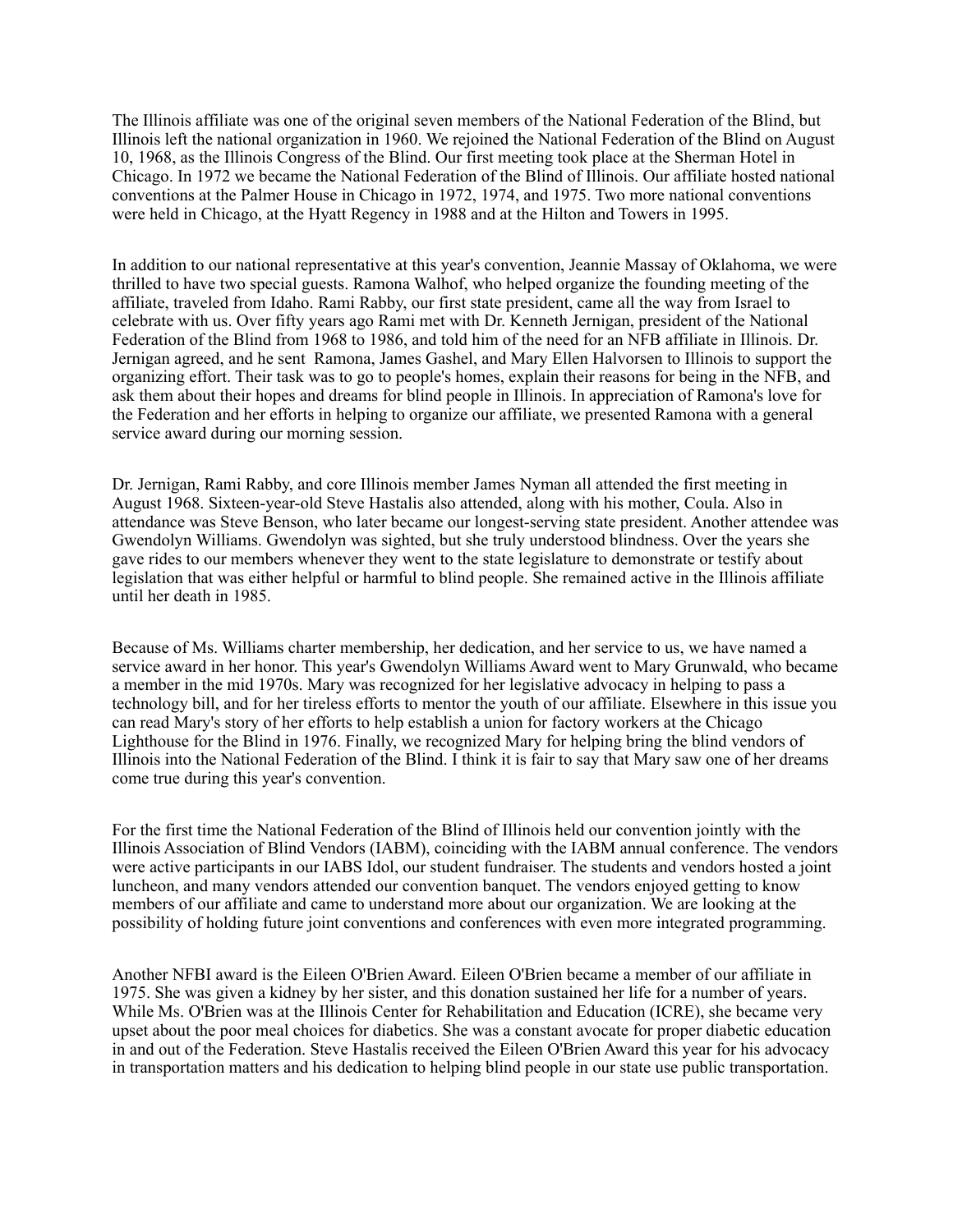Representative Jan Schakowsky of Illinois received the Annette R. Grove Legislative Award for her longstanding support of our federal legislative initiatives, particularly her sponsorship of the Home Appliance Bill. Annette, who passed away in 2017, was a longtime member who coordinated our efforts at Washington Seminar. She made sure that our members were well versed in the issues and that we presented ourselves with dignity and professionalism when meeting with our legislative representatives.

Rami Rabby was presented with a general service award. As our first state president he was the driving force behind many of our early successes. In 1969 Mayor Richard J. Daley of Chicago recognized White Cane Safety Day. The Illinois legislature passed white cane safety legislation in 1970.

The Illinois Association of Blind Students (IABS) presented two 2018 Excellence in Teaching Blind Students Awards at the joint luncheon of the students and vendors. This year's awards went to Paula Sprecher, nominated by Amanda and Koji Torihara; and to Casey Byrne, nominated by Kristen and Andy Morrison.

While we recognized those who have meant so much to our affiliate, we were also being recognized for the work that our affiliate has done in these fifty years. Camille Caffarilli, executive director of Horizons for the Blind, presented us with an award. It states:

HORIZONS FOR THE BLIND Presents an award of commendation and appreciation to the NATIONAL FEDERATION OF THE BLIND OF ILLINOIS for fifty years of working together with other agencies and other facilities utilizing the skills of members who are blind to promote security, equality, and opportunity.

When the first meeting of the National Federation of the Blind of Illinois was held back in 1968, I was nine years old. There was a lot I did not know about living as a blind person and the challenges we faced because of society's low expectations. As a member of the National Federation of the Blind, I have come to know the challenges we still face. I have come to understand that through the efforts of the National Federation of the Blind and the Illinois affiliate we have been able to overcome some of those challenges. I can travel on interstate buses and trains and fly on airplanes without anyone insisting that I have someone accompany me because I am blind. I can buy insurance as a blind person because Peter Grunwald, Mary's late husband, and our national office worked to get regulations passed in 1978 that prevented discrimination based on blindness. I can serve as a juror in Illinois because our affiliate worked to prevent exclusion from jury service based on blindness. Fifty years is a long time to be doing anything, and to be doing it effectively.

One of the early successes of the NFBI was that we, along with our national office, advocated with the National Labor Relations Board, NLRB to reclassify sheltered workshops as factories, and not as rehabilitation institutions. As a result, the NLRB took jurisdiction over union organizing efforts at the Chicago Lighthouse for People Who Are Blind and Visually Impaired. Mary Lou Grunwald was one of the people involved in the organizing effort that fell just short by a couple of votes. She was dismissed from the Lighthouse, but people in the Federation, many of whom she did not know, sent her checks to help make ends meet. Mary witnessed the love from Federationists from across the country during this difficult time in her life. Her sacrifice was a factor in changing the culture of the Lighthouse, helping to make it what it is today.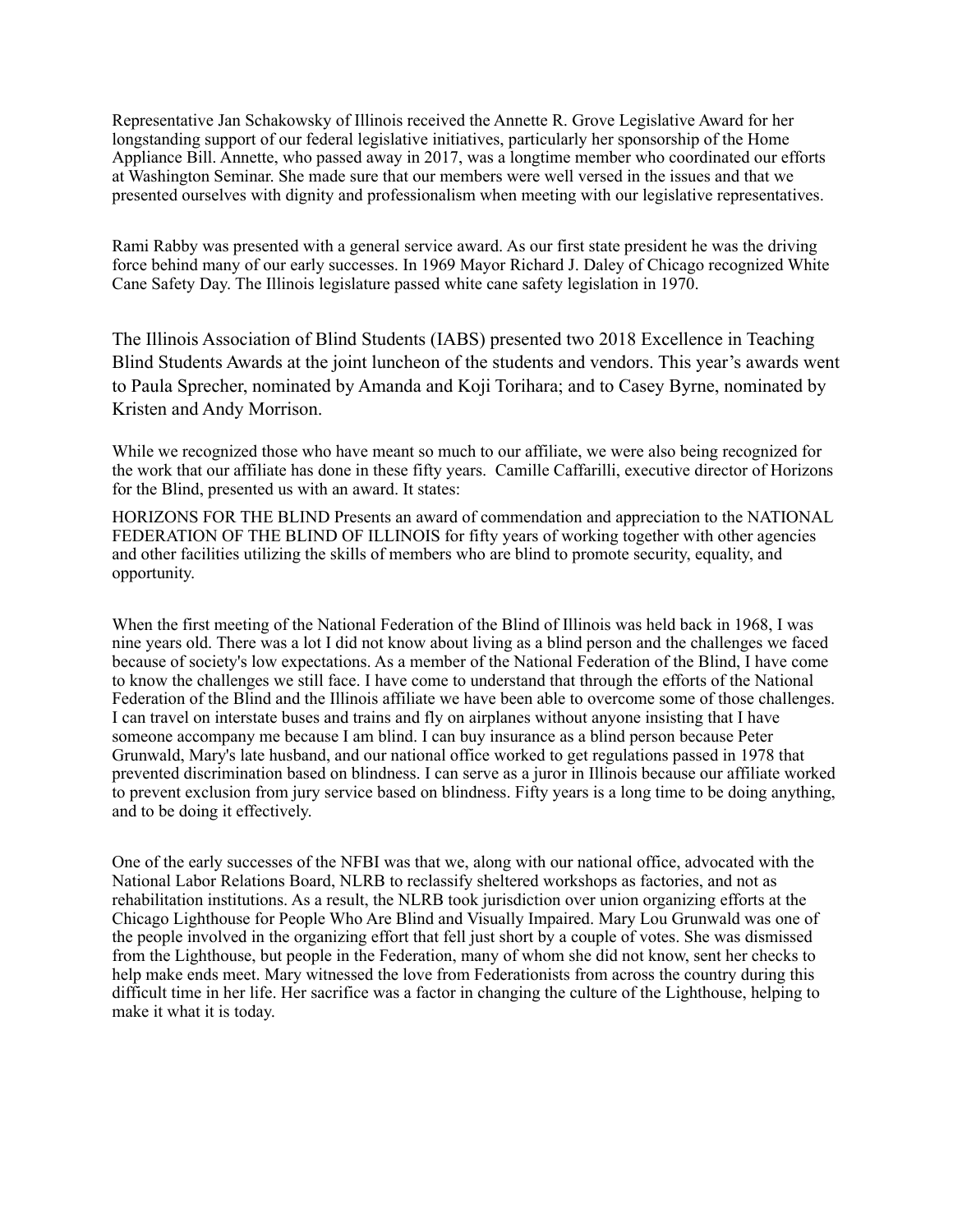The past fifty years have been full of challenges and triumphs. Though we have accomplished a great deal, many challenges still lie ahead. With love, hope, and determination we will continue to work together to ensure that blind people in Illinois can live the lives they want.

### **BLIND VENDORS REPORT ON THE 2018 NFBI CONVENTION**

by Ed Birmingham

President, Illinois Blind Merchants

On the weekend of October 26-28, the Illinois Blind Merchants strengthened our affiliation with the National Federation of the Blind of Illinois (NFBI). The Illinois blind vendors held our fall training conference in conjunction with the fiftieth anniversary convention of the NFB of Illinois. This joint event was held at the Sheraton O'Hare Hotel in Rosemont, Illinois.

On Friday morning the vendors kicked off the weekend activities with the quarterly meeting of the Illinois Committee of Blind Vendors. We had several very special guests in attendance, including NFBI President Denise Avant and our NFB national representative, Jeannie Massay. We also had two other special guests who are well known to the vendor community: Nicky Gacos, president of the National Association of Blind Merchants (NABM), along with Terry Smith, the executive director of the NABM. Also in attendance were NABM board members Melisa Smith from Tennessee and John Fritz from Wisconsin. The Committee met for three hours to discuss all of the issues we face here in Illinois, along with the issues that affect all Randolph Sheppard blind entrepreneurs across the country.

On Friday evening the vendors had their annual product trade show. This is an opportunity for the vendors to see the latest in technology along with the new products that are offered in the vending industry.

On Saturday we gathered in the morning for our mandatory training session. The agenda was packed with speakers who showed us ways to improve our businesses and maximize our potential. After the morning training, we dispersed for a short time while the hotel set up for a joint luncheon that combined our vendors' awards with the business activities of the Illinois Association of Blind Students (IABS).

The luncheon festivities were kicked off by a surprise appearance by the Blues Brothers! During the vendors' portion of the luncheon, several seniority awards were presented. Ken Blum was also presented with a Special Service Award. John Moore, Jr., was presented with the Marlene Katsion Award. John Holpgreve was presented with the Homer Steele Award, and Giovanni Francese was the recipient of the prestigious Larry Jones Vendor of the Year Award. The entire luncheon also recognized Marco Giannotti for all of his hard work in handling the sound and the streaming of the 2018 NFBI convention.

It's unclear at this time if we will be able to combine these events again. However, rest assured there are discussions taking place to see if that possibility may exist in the near future.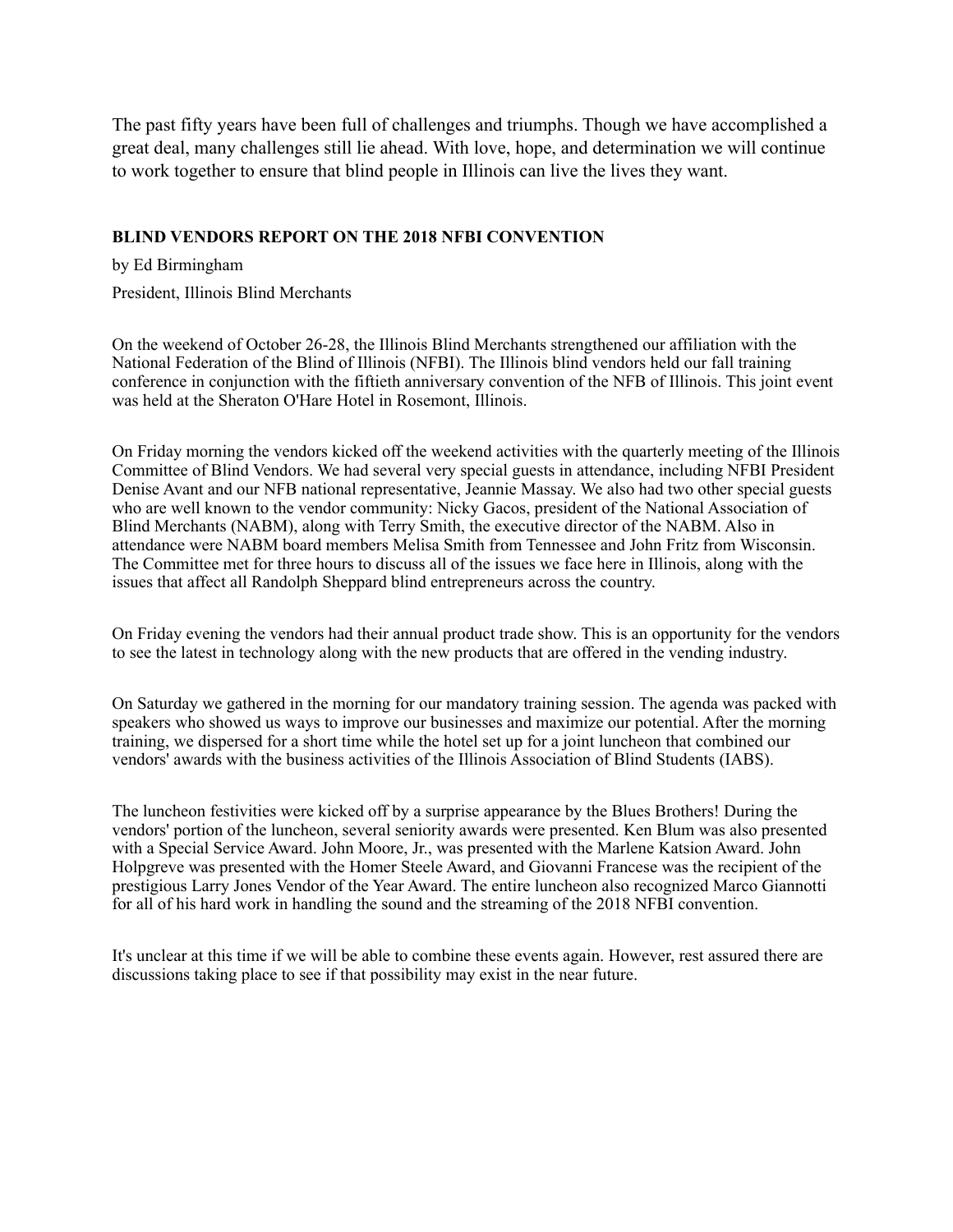## **A NETWORK OF SUPPORT**

by Mary Lou Grunwald

*Longtime NFBI member Mary Lou Grunwald delivered the following presentation at the joint luncheon for vendors and students on October 27.* 

I'm so excited to be at an event like this. It's kind of a dream come true for me. I'm up here because I was asked to speak about one very specific reason why I'm in the NFB. There are many reasons why I'm involved, but this is a story many of you may not know.

For a little background, one of the early successes of the NFBI was that we, along with our national office, advocated with the National Labor Relations Board (NLRB) to reclassify sheltered workshops as factories and not as rehabilitation institutions. As a result, the NLRB took jurisdiction over union organizing efforts at the Chicago Lighthouse for the Blind.

In 1976 I was in my early twenties. I wasn't able to go to college, so my first stop in my career journey was the Chicago Lighthouse for the Blind. At that time it was not the place that it is today. They paid subminimum wages and they had substandard working conditions. I worked in the factory making big ones out of little ones. It was tough work for very little money, but my mom and I needed that money desperately.

I had recently gotten to know the NFB and become involved with the Chicago Chapter. Through our involvement with the NFB some of us at the Lighthouse started trying to form a union there. We worked very hard on it with the support and the guidance of the chapter and of the state and national NFB, and also the help of the Teamsters Union. Unfortunately we lost by only a couple of votes because of some ugby scare tactics that were going on.

I'm not at all sorry I did it. It was wonderful experience that prepared me for things I did later on. But when I got home, the reality set in. I had done something that I thought was very important, but now I had no job, and Mom and I had very little money. My mother was very upset with me because I had done all of this advocacy. I started trying to figure out my next career move. And while I was working on that, something started happening. I started getting envelopes in the mail. These envelopes had people's names on them, people I didn't recognize. When I opened them I found checks, checks from people, and I didn't know who the heck they were. I thought, Who could this be? What is this? Then I recognized a couple of the names, and I realized that these checks came from Federationists all over the country who were supporting me! People I had never met in my life were sending me money to help support me!

That experience solidified my desire to be helpful in this organization at whatever level my talents would allow. That's one of the reasons I'm in the NFB. Thank you!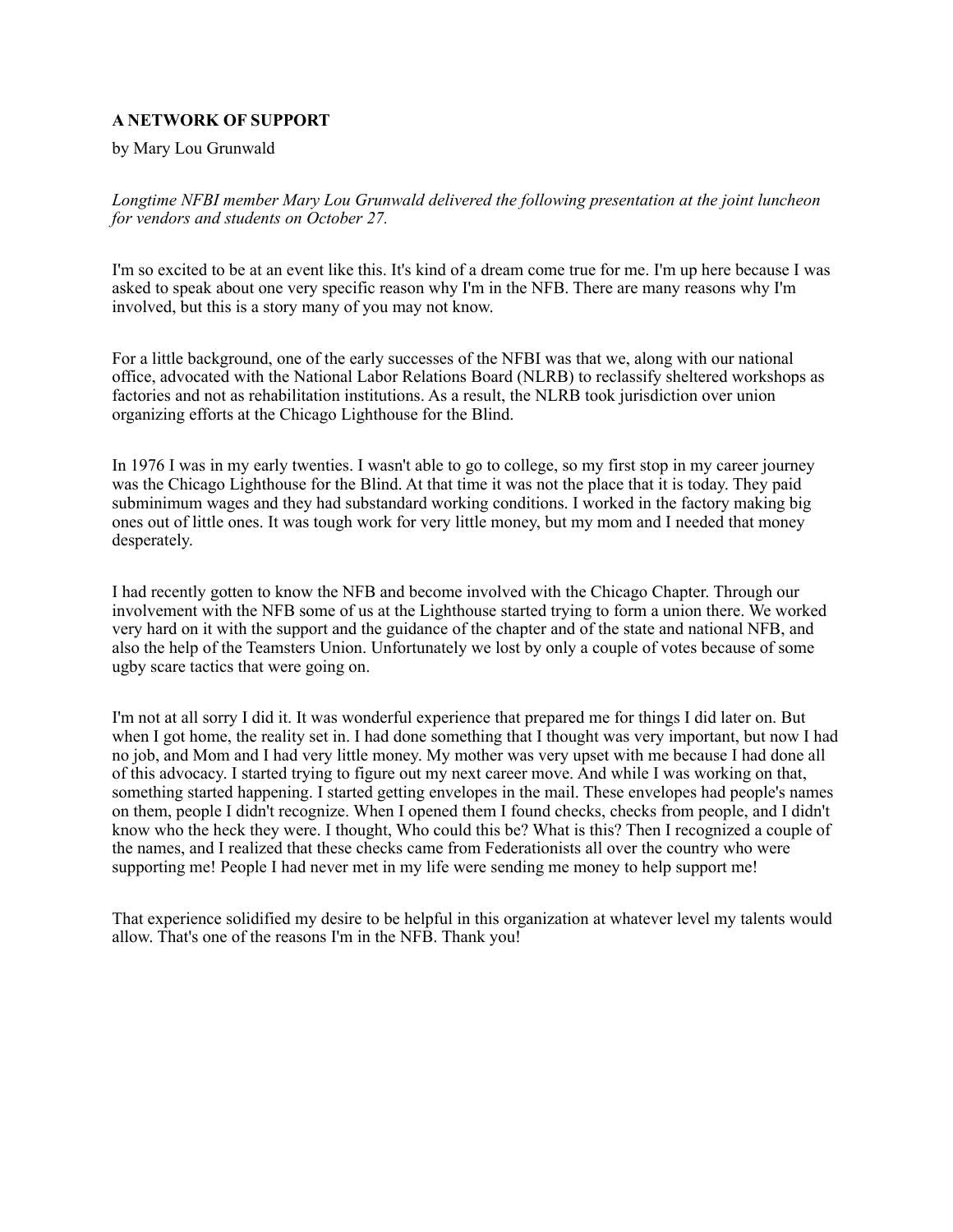

*Photo of Marilyn Green and scholarship winners performing the winning song of IABS Idol*

## **THE 2018 NFBI SCHOLARSHIP WINNERS**

*At the luncheon for vendors and students on October 27, NFBI Scholarship Chairperson Debbie Kent Stein introduced the finalists for the 2018 NFBI Scholarships. The finalists became scholarship winners when they received their awards at the convention banquet.* 

*Debbie Stein:* When the NFBI Scholarship Committee chooses scholarship finalists, we look for academic excellence, leadership, and community involvement. Both of this year's finalists richly demonstrate strengths in all of these areas.

I would like this year's finalists to introduce themselves to you. We'll start with Bex Leon.

*Bex Leon:* Good afternoon! Thank you for having me here! I'm so excited! I am a social work student at the University of Chicago. I'm getting my master's in social work, and I'm interested in going into policy reform for public systems that serve youth at risk. I'm interested in juvenile courts, DCFS [Division of Child and Family Services)', and work in legislation and policy. I'd like to share a few of the things that helped me to get here, and I hope this will be helpful to other students.

My word is *access.* A is for *Advocacy.* In social work we say, "You are the expert on your life." That means you are your own best advocate. That's something I have had to learn throughout my time in undergrad and grad school.

C is for *Community.* You don't do this alone. There are other people who can advocate with you. There's a whole roomful of them right here! Don't forget that people are there for you. Find people who will help you and believe in you. Find strength in them.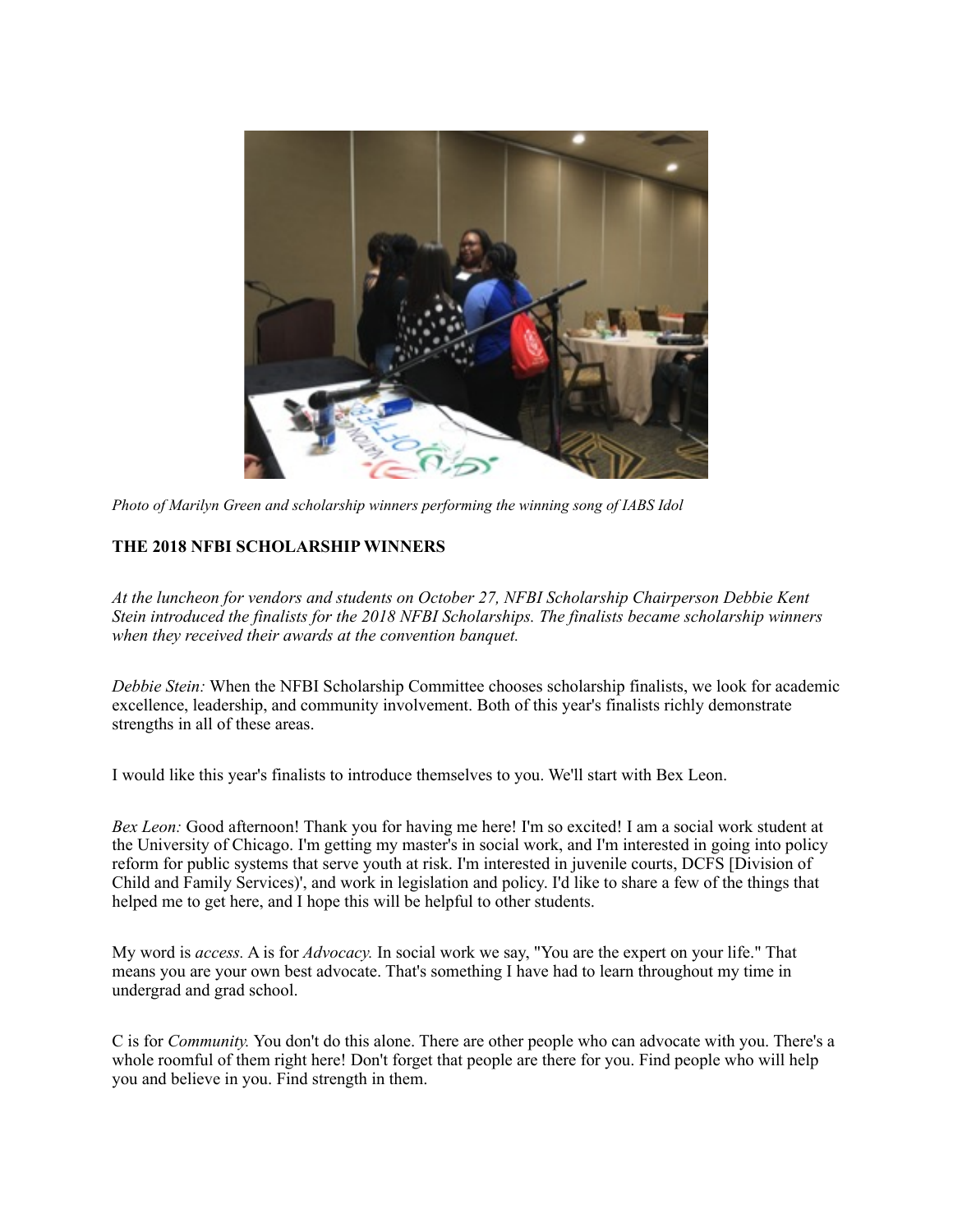C is for *Creativity.* As Jeannie Massay and Dan Wenzel said this morning, blind people are great problem solvers. We're used to looking at a task and saying, "What are the other ways that we can get this done?" As students we really need to take this to heart. We can be creative.

E is for *Equity.* Equity means that we all have our own needs, and we deserve the supports to be able to succeed and to live the lives that we want.

S is for *Strengths.* We all have needs, but we also have strengths. In social work we have the strengths principles, and the first one is that every family and community has strengths. I have leaned on that a lot and looked for my own strengths in getting here.

Finally, S is for *Self-care.* Don't forget sometimes it can be really hard doing all this advocacy, studying, and everything else. Take time to breathe, relax your jaw, let your shoulders down, and remember that you're not alone. Find your community. Thank you so much!

*Debbie Stein:* Thank you, Bex. Now we will hear from Gretchen Nordhausen.

*Gretchen Nordhausen:* Good afternoon everyone! I'll tell you a little bit about how I got here to Chicago, Illinois. I'm Japanese and American. I was born in Atlanta, Georgia. After a couple of years I moved with my family to San Diego, California, and then to Tokyo, Japan. After the 2011 earthquake we had to evacuate back to the United States, and I lived again in Atlanta. I went to the University of South Carolina for my undergraduate degree in marketing data analytics and human resources management with a double minor in Spanish and Japanese. I graduated with leadership distinction in professional and civics excellence due to my peer leadership activities and my two hundred and fifty hours of community service. Right now I'm a second-year law student at DePaul University, and I'm externing for a federal judge at the Northern District of Illinois.

I would like to tell students, do not let anyone tell you that you can't do something! Do not let anyone tell you that you are not worthy of doing something! Take every opportunity that you can, because in the long run it will help you in your career. Any interaction, any event you attend will lead to something special, and it will help you learn how you can advocate for others. I never had a group like this before. It wasn't until I was in law school in Chicago that I decided to look up the visually impaired attorneys I had heard about. I was told to contact Ms. Denise Avant and Ms. Patti Chang, who directed me to this scholarship program. To them I am truly grateful. Thank you!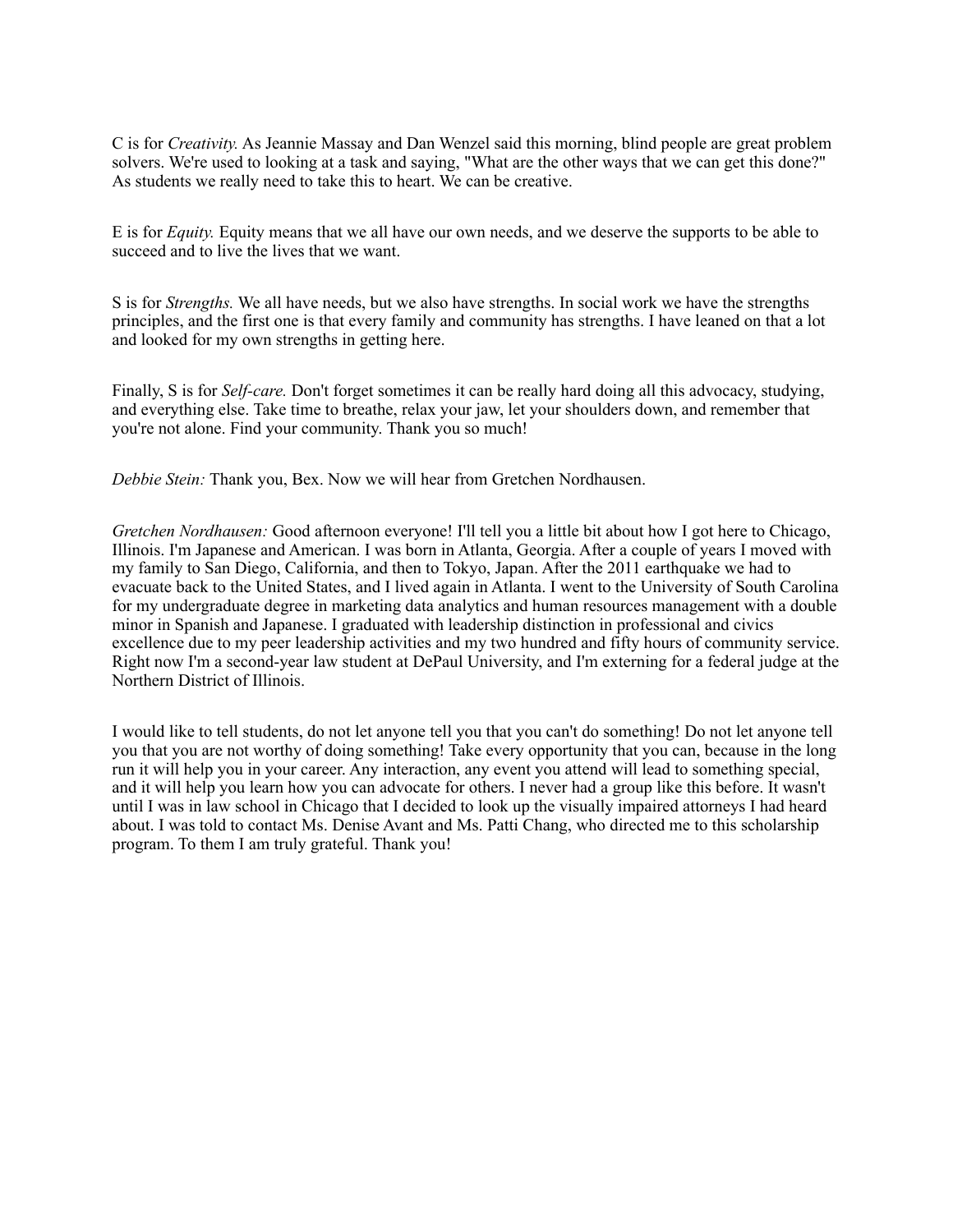

*Photo of Amy Lund presenting with the BELL students during General Session* 

# **THE 2018 ILLINOIS BELL ACADEMIES**

by Amy Lund

*This article is based on a presentation given at the NFBI convention on October 27.* 

Amy Lund: My name is Amy Lund, and I am the lead teacher for the BELL Academies in Illinois. BELL is an acronym for Braille Enrichment for Literacy and Learning. I love working with the BELL Academy! The philosophy and the meaning behind the BELL Academy is to have a Braille-enriched environment. All of the activities these kids do are adapted for them. It's not like being in a regular school where people have to change and adapt things. Everything is designed for them to have a ton of fun.

Illinois hosts a two-week day program in Chicago, held at the Chicago Lighthouse for the Blind downtown. We use mass transit and take four field trips. Last summer we went to the grocery store and bought the ingredients for the lunches we make, and then we got ice cream. We went to a park and played beep kickball and had picnic lunches that we made ourselves. One of our awesome mentors, Sara Luna, does judo. We went to her dojo, and she and a bunch of her judo buddies and masters led the group. All of the kids got to participate in judo. We also went kayakking last summer. We had a blind mentor and a blind child in each kayak, and away we went. No modification was needed.

Our other Illinois BELL program is held in Springfield. It is a one-week residential program that includes parent-child pairs. We put up the parents and children at a hotel and reimbursed their food costs. Every day while the regular BELL Academy curriculum was going on, we also incorporated a parent component. The parents participated on our field trips, and we had a picnic on Friday, with beep kickball and pizza. We got the parents to play beep kickball, which was a lot of fun.

Before I introduce some of our BELL participants, I want to acknowledge our phenomenal mentors. I can't begin to name them all. Chaquita Vinson is here, and Sara Luna, Debbie Stein, Leslie Hamric, Dave Meyer, Steve Hastalis, Bill Reif, Jemal Powell—we have so many amazing mentors, and we're so grateful! The kids really need to see successful blind adults living the lives they want. They need to know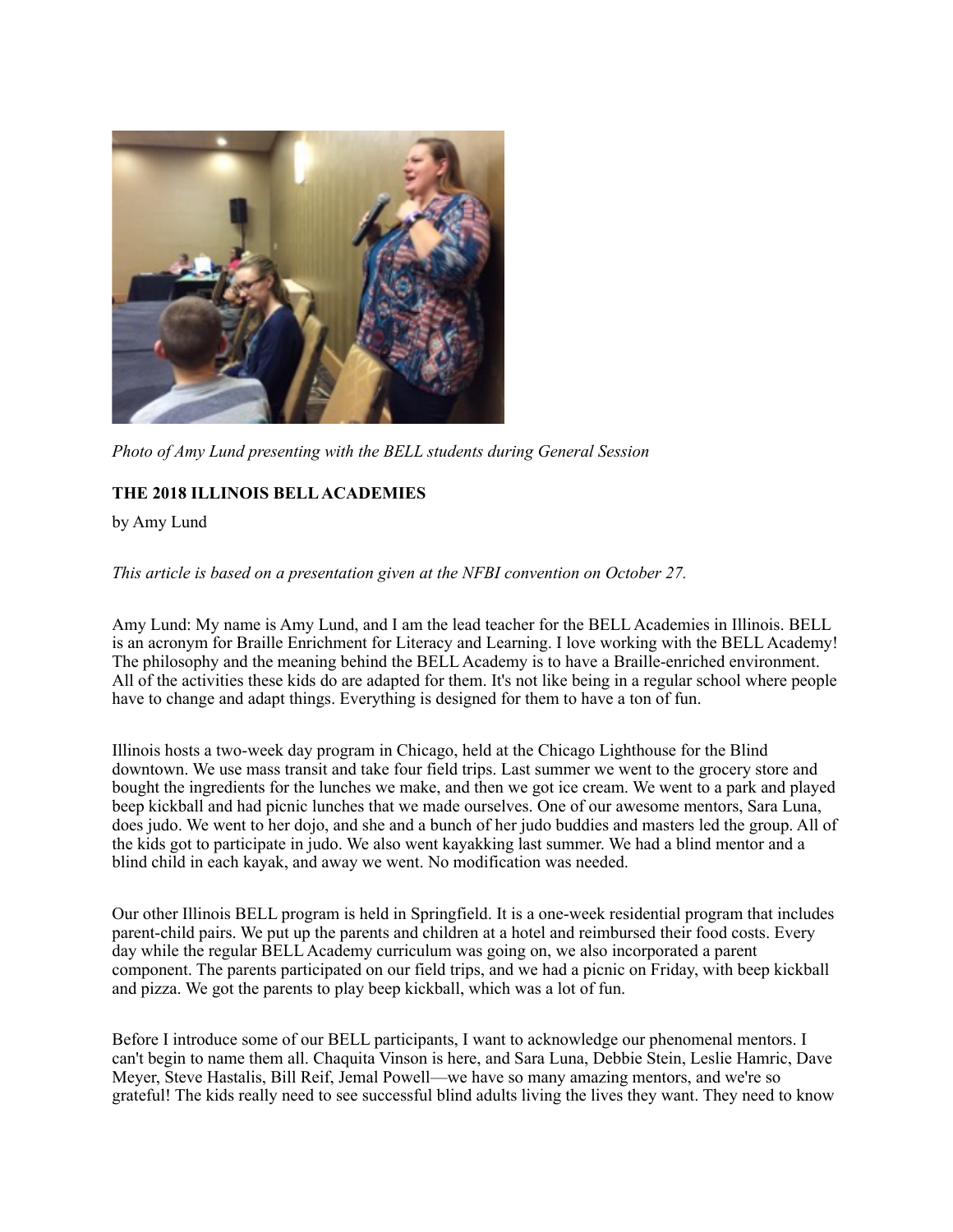that they can do these things, too. They need to know they have people who will challenge them to set high expectations.

I also want to thank Lauren Mehalek and Brooklyn Geers, who are my other teachers. They are wonderful, and they love these kids so much! It's really special that in our Chicago program we have three licensed, certified teachers of blind students, and we have two in Springfield. Having these teachers and our blind mentors makes the program successful.

Now I'm going to turn the microphone over to our kids. I'm going to ask them some questions so you can hear from them about their experiences. Thomas, can you tell us your favorite part of BELL?

*Thomas:* My favorite part of BELL is probably being able to make our own lunches every day.

*Amy:* What was your favorite lunch?

*Thomas:* I think I liked the walking tacos the best.

*Amy:* The participants make their own lunches every day. We made omelets in a bag,, we made walking tacos, we made mac and cheese and hot-dogs, pizzas, and cold-cut sandwiches. Okay, Lincoln, can you tell me your favorite thing about BELL? Do you like the solarium?

*Lincoln:* Yeah. It has a lot of things that you think are real, and you can play there.

*Amy*: The solarium is part of the Chicago Lighthouse, and it's a great indoor play area. The kids love to explore there, and they do a lot of imaginary play. There's a train, and they like to take the train places. Thank you, Lincoln. Charlie, what do you like about BELL?

*Charlie:* I like to go to the solarium.

*Amy*: It is usually a favorite. Something we do at BELL every day is what we call Bell-ringers. It's an opportunity to celebrate our successes of the day. We ring bells to celebrate each one.

Thomas has come to our Springfield program for the past two years. Thomas, is there a lesson you liked besides making your lunch?

*Thomas:* I definitely liked going to the Abraham Lincoln Presidential Museum.

*Amy:* As you know, a museum can be a hard place to visit—it's a don't-touch zone. The Abraham Lincoln Museum was awesome! They let the kids touch everything! They understood that that's how the kids take in the world, that using the sense of touch is how they learn. They have wax figure characters all over the museum, and the kids got to touch them. They got to see how tall Lincoln was, and they got to see his hat. They got to see how tall Tod Lincoln was before he passed away. The alarms were going off the entire time, but it was fine. The museum staff were right there with us, encouraging the kids to touch and enjoy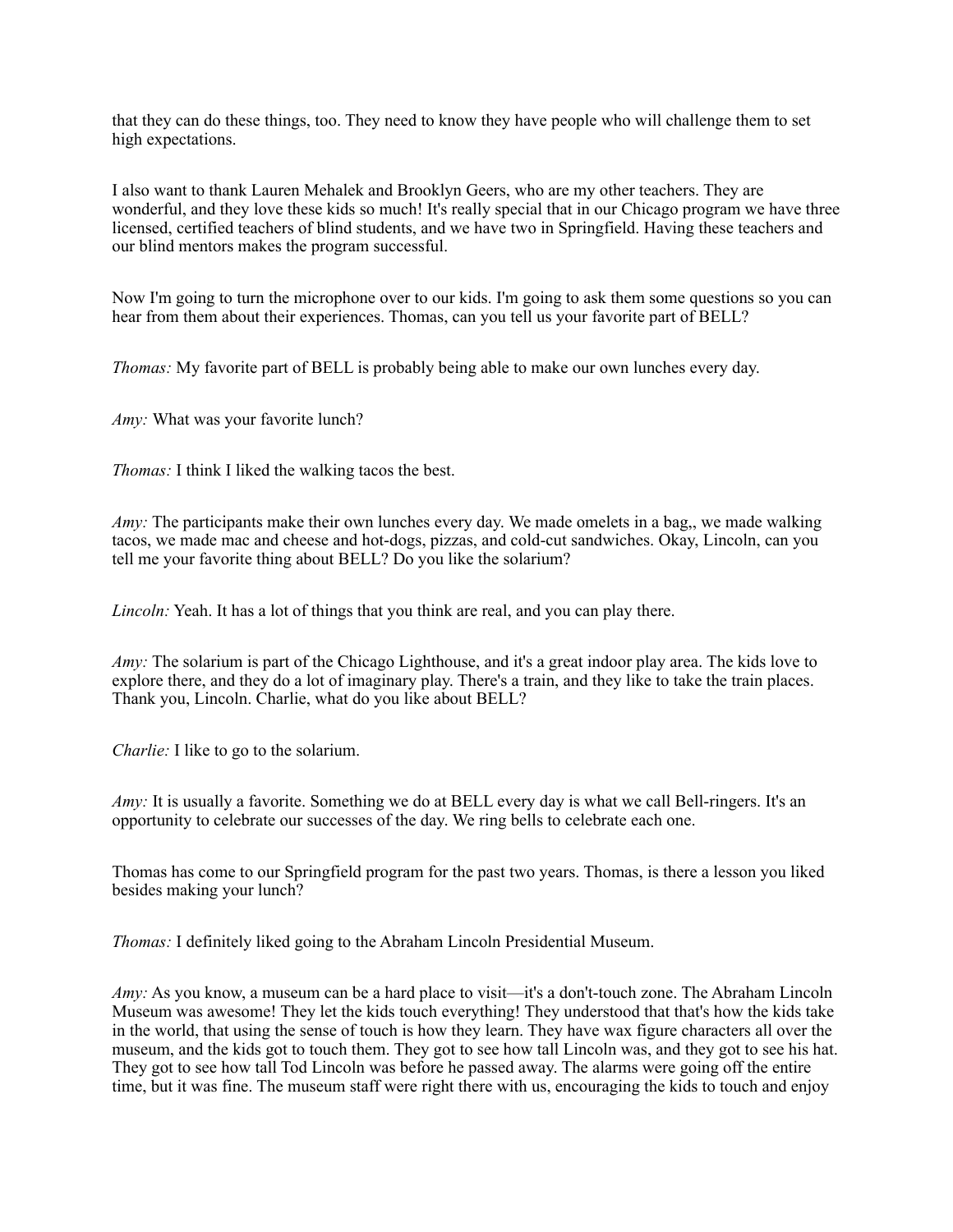and learn about our sixteenth president. It was very cool to experience a museum in a touch way, not in a don't-touch way!

Some of the parents are here, and if they don't mind, I'm going to put them on the spot and have them talk about the program, too. Anyone volunteering?

*Alana Rybak:* My son, Lincoln, has attended the BELL Academy for the past three years. He started when he was four. We love having something in the summer for our son to do besides summer school, something that helps him work on his independent living skills. Well, my kids are fighting over the microphone now, so I'll pass it to the next parent.

*Liza Jager:* I'm Charlie's mom. Charlie's favorite place to be in the summer is the BELL Camp. In December he's already asking me, "When is BELL Camp?" He's been going for five years. It's amazing how it opens possibilities for him! He talks about the books he reads. He comes home and he's more interested in his Braille. He loves the trips! He gets home feeling empowered by the ability to go everywhere. He loves trains, so taking the El and the Metra have been great experiences for him. As parents we love this program. Thank you, NFB!

*Justin Howe*: I'm the father of Thomas Howe. He's been going to the BELL Academy for the past two years. As a family we love going down to Springfield. Thomas has learned some great independent travel skills and life skills. He's really happy learning new things. He gets the Braille that he doesn't get in school. We've also met some great parents. It's a great way to network. We have built bonds that have lasted beyond the camp, and we keep in touch. This is a small community, and it's great to meet other people and continue the relationships. We've had some terrific mentors, both students and adults. The Federation provides a wealth of resources and knowledge and comfort to us as a family.

*Jennifer Howe:* Another thing Thomas learned from BELL is something very, very important. He learned to say, "No, thank you." Everyone wants to help him. He had a one-on-one aide at school, and they even had him going to a separate bathroom. Now in fourth grade he's in the gifted program, and he says, "No, thank you," and "Give me more, please!"

*Amy*: I want to give some demographics of our programs. In Chicago, as I mentioned, we have three teachers, and that allows us to include students with other disabilities in addition to blindness. Being able confidently to say that we can meet their needs, that we can provide the appropriate supports for our kids with additional disabilities, is significant. Too often these children are excluded. The NFB of Illinois is able to provide the programs they need. In Chicago we had eleven participants last summer, and eight of those eleven had additional disabilities. In Springfield we had nine participants, and four of those had additional disabilities. We're glad we are afforded the opportunity to include as many kids as we possibly can. I have conversations with parents all the time: "Your kid has a one-on-one aide at school; we'll figure out what we can do at BELL Academy to meet his needs." If you know of children between the ages of four and thirteen (or older—I don't mind!) we have phenomenal mentors who will work with them.

Charlie has written a poem that he'd like to share with us. Charlie, are you ready, sir?

*Charlie:* 

I love my cane,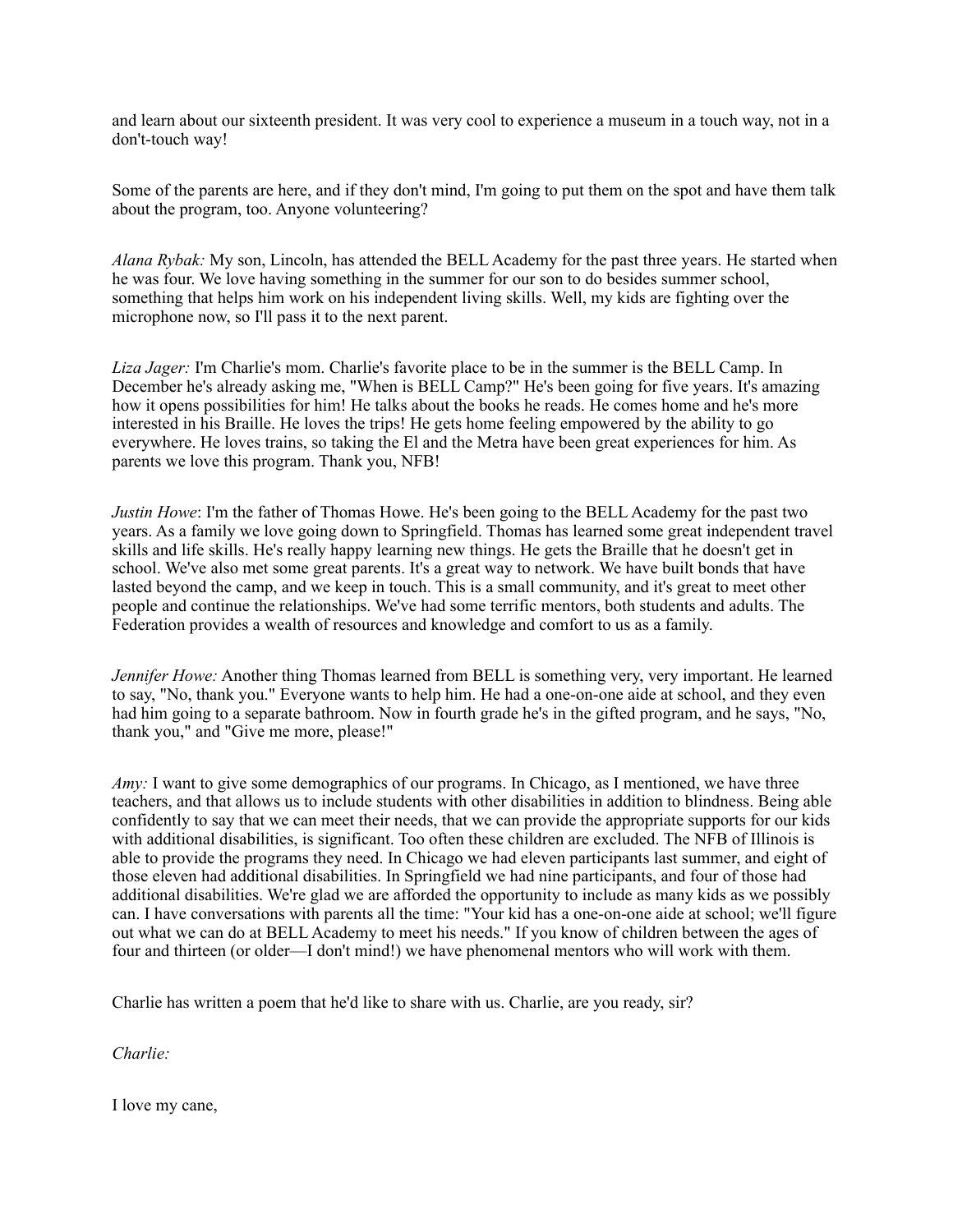Because it helps me know What's in front of me, Like stairs, curbs, sidewalks, people, Cars, buses, trucks, and trains. It gives me super powers, And it makes me independent. [Applause]

*Amy:* Charlie is one of our youngest participants. You can see the independence and the strength that he gets. Your cane can give you information and even superpowers, right Charlie?

*Charlie:* Right!



*Photo of Rami Rabby accepting award at banquet* 

## **THE FIFTY-YEAR PERSPECTIVE**

An Interview with Ramona Walhof

*On the morning of Friday, October 26, NFBI board nember Cathy Randall interviewed Ramona Walhof, one of our special guests at this year's convention.* 

Cathy Randall: I'm talking to Ramona Walhof about the beginning of the National Federation of the Blind of Illinois fifty years ago.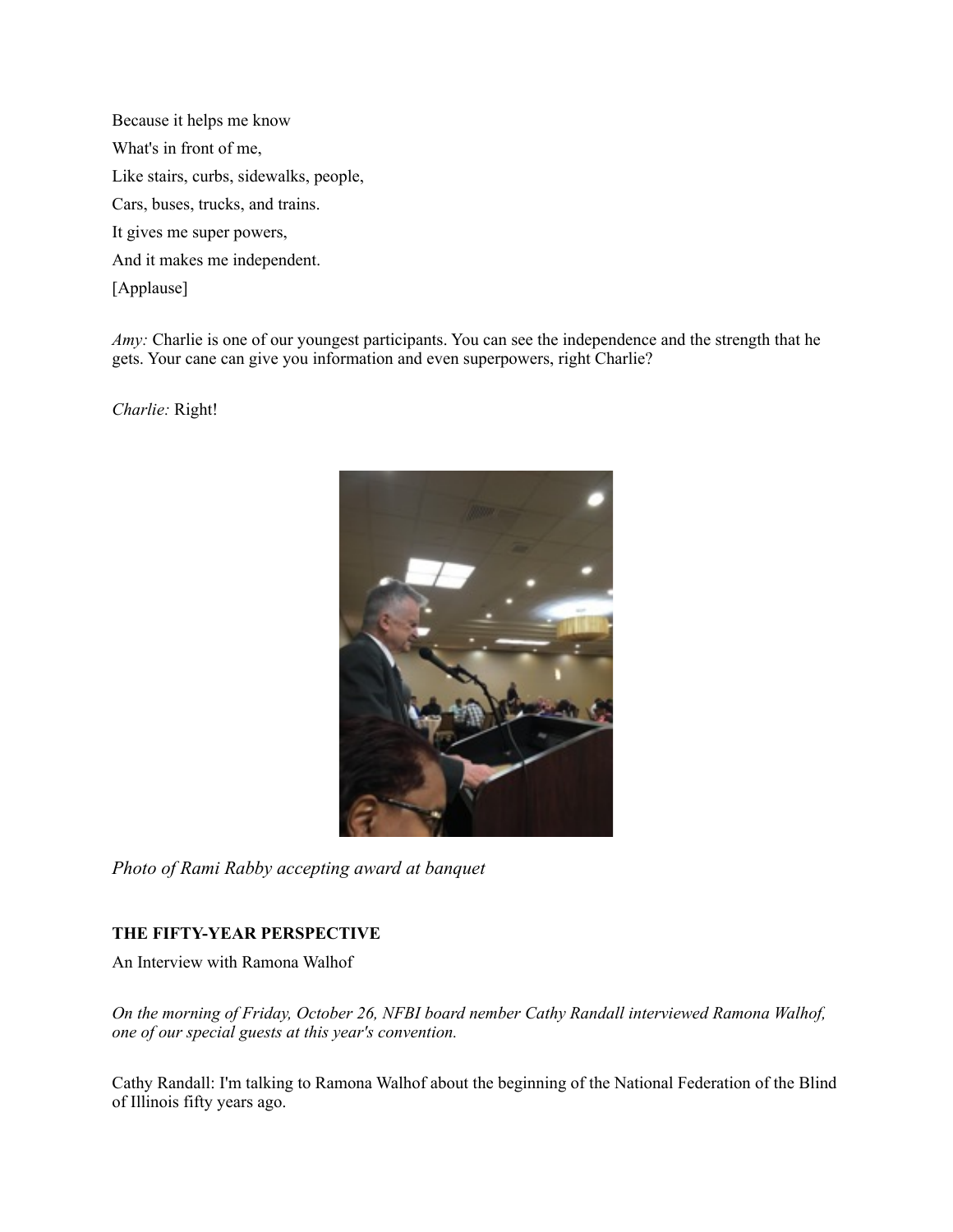*Ramona Walhof:* The National Federation of the Blind organized a student division in 1967 in Los Angeles. Jim Gashel was the president, and I was the secretary. My future husband was second vice president. After the convention we were invited to go to Montreal and organize students in Canada. Jim Gashel and I did that, and we succeeded in organizing a group up there. There was a lady named Lucy Sienkowicz who wanted it to happen. If you come across Paul Gabias, he will tell you he was at that meeting. He's active in the Canadian Federation of the Blind, and so is his wife, Mary Ellen.

Somewhere during the winter between the 1967 and the 1968 national convention, I met Rami Rabby in Des Moines. Dr. Jernigan invited him to come to Des Moines to visit. I was working there for a while, so I met Rami. We didn't talk about Illinois when I met him, but he was interested in the student division. He was working on a graduate degree at that time. After the 1968 convention, which was held in Des Moines, Dr. Jernigan planned that we would go to Illinois and organize an affiliate. We students had no clue how to do that, but he got six of us together, and he said, "I want you to go to Illinois." He said we would go one Saturday and organize an affiliate the next Saturday. We said, "How will we do that?" He said, "We've got a list of people." I don't know where that list came from, but they did indeed have a list of people, and Dr. Jernigan gave the names to us. Rami knew a few people also. By that time he'd been in Illinois for a few months.

So we drove into Chicago and met with Rami and Mrs. Hastalis, Steve's mother. We might have met Steve that first day, but we didn't see much of him until the next week.

*Cathy Randall:* So you spent the week calling people?

*Ramona Walhof:* First we would call, and we would ask people if we could go and visit them. We spent a lot of money on cabs. We took cabs all over Chicago! I took a train down to Galesburg, Illinois, and met with a woman who had adopted three children. She was blind, and it was rare in 1968 for a blind person to be an adoptive parent.

Gwendolyn Williams, who was a very dedicated volunteer, drove us some places, but of course she couldn't drive us to all of the places we needed to go. We went two by two into people's homes. We would talk about why we had joined the Federation and what we thought the Federation could do for them personally. We'd talk a little bit about legislation and making better vending programs and better rehab.

At that time the programs in Iowa were unique in the country. We learned to travel independently. We were not afraid to travel in Chicago by ourselves. We had enough training that we knew how to do that, and we felt comfortable. We would talk about how we got that training and how we wanted other people to get it, too. We would talk about what we did in college and what our majors were. We'd talk about the people we met at convention.

I met a man named Gaspardus Belhuysen from Wisconsin. I met him at the Washington, DC, convention in 1965. He said, "Ken Jernigan always wants me to go down to Des Moines and get some training, and I'd love to do it, but I can afford to get what I need." I thought that was the craziest thing I'd ever heard! I asked one of the people I knew in the Federation what he knew about Belhuysen, and he said, "Oh yeah! He's a millionaire!" He was not in the vending program, but on his own he had gone out and found places where he could put machines, and he hired a full-time driver to help him. I had never met a blind millionaire before, and I was impressed. That's one of the reasons I joined the Federation—because I heard about what Belhuysen and other blind people were doing.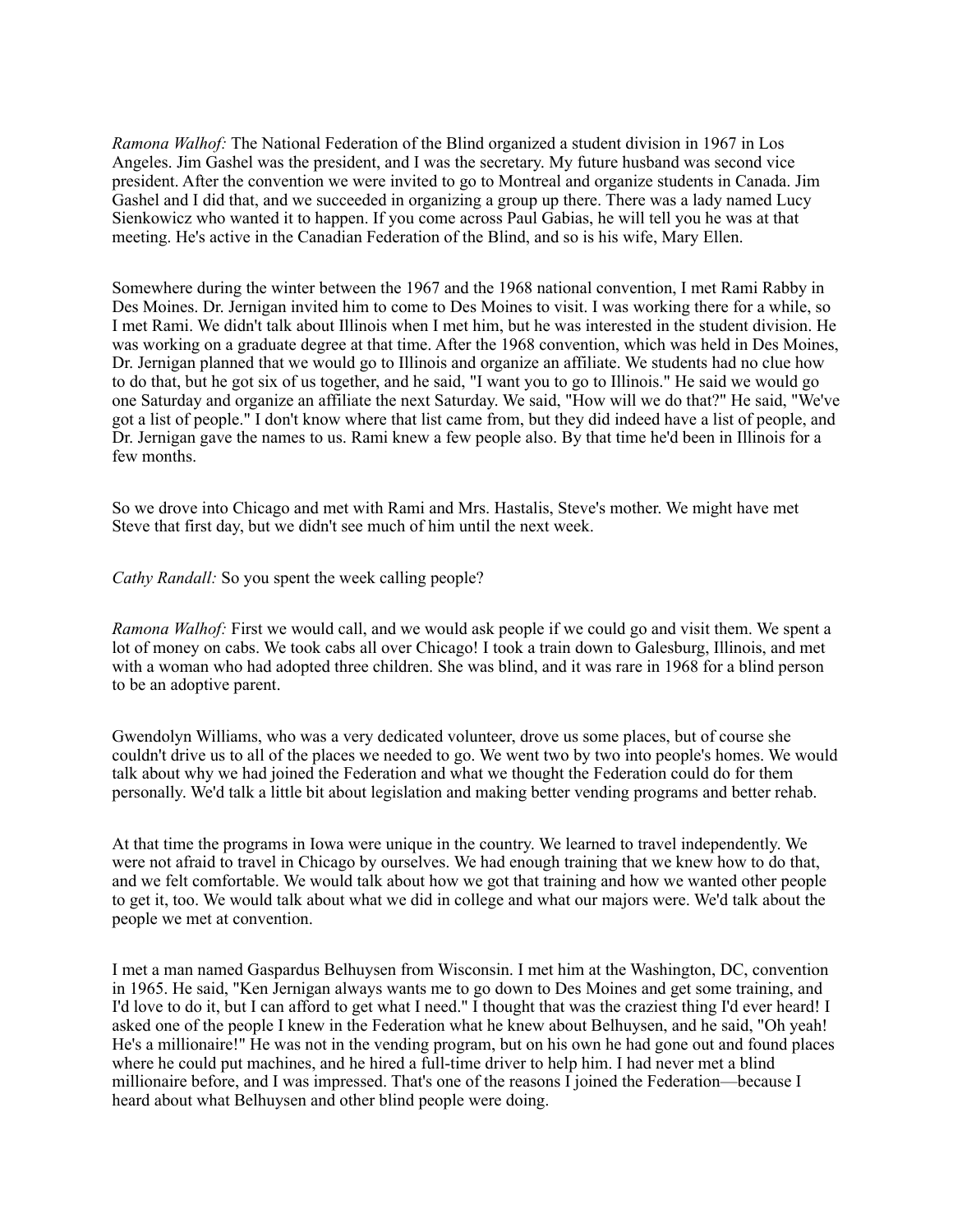We told people about Belhuysen and other people we had met. Dr. tenBroek was a lawyer, and there was a whole bunch of blind lawyers in California. There was a whole bunch of blind chiropractors in Iowa.

We talked about our experiences, but we also listened to what the blind people wanted. We would say to them, "If you had your choice about what kind of service you could have, what would it be?" Then we'd try to help them figure out how an organization of blind people, locally and statewide, could address something like that. We'd stay for about an hour talking.

We spent about five days, maybe six, and we talked to a lot of people. A lot of them said, "I just can't do anything, and you can't do it for me. I don't want to help." But we found some who were responsive. Jim Gashel went into Steve Benson's home and met him. I think Steve went to the organizing meeting.

On Friday evening Dr. Jernigan came, and we met all together. All six of us who had been pounding the pavements met with Dr. Jernigan. He said, "Who have you met who has leadership capacity?" There was no trouble with the presidency; we thought Rami Rabby should be president, and he was willing. (Dr. Jernigan probably would have twisted his arm if he wasn't!) I don't remember who the other board members were. We may have elected Steve Benson to an office.

#### *Cathy Randall:* Bill Myers?

*Ramona Walhof:* Steve Hastalis still had a year of high school to finish. He was very young. His mother was the spokesperson at the time. Steve was kind of quiet, but he was there. Anyway, that Friday night we planned what we were going to do about leadership. The next day Dr. Jernigan introduced himself. He explained what the Federation is. There were a few hostile people in the audience, and he said, "If you pay your dues, you can vote. If you don't want the Federation, you should leave the room." A couple of people did.

Dr. Jernigan presided at the meeting. After he answered questions he said, "We need to adopt a constitution before we elect officers." He had a model constitution, and he read it article by article. A few changes were made. I believe that at first the affiliate was called the Illinois Congress of the Blind. Rami was very interested in politics, and since this was America, he thought we should have the Illinois Congress of the Blind, so we did.

After that meeting everyone dispersed, and it was up to Rami to keep it going. I'm sure he was in telephone contact with Dr. Jernigan every day. I went off to Idaho because I was engaged to a man from there. I actually delayed my move from Des Moines to Boise to come to Illinois and organize.

When I came to Illinois we still had fewer than forty affiliates. When Dr. Jernigan was elected president in 1968 he set the goal that we would have affiliates in all fifty states. By about 1974 we did. We organized very vigorously. I went ahead and organized in Kansas, Oregon, Washington, Tennessee, and Michigan, and a little bit in North Carolina. Other people did other states. We organized Nebraska and several of the southern states and the smaller states. We still have to reorganize from time to time, but we've had affiliates in all of the states for about forty years now.

I remember one person who said, "I'm in college, and I'm working for the summer. I can't afford to take a week off work to go organize." Dr. Jernigan said, "We'll take care of that. We need you, so we'll take care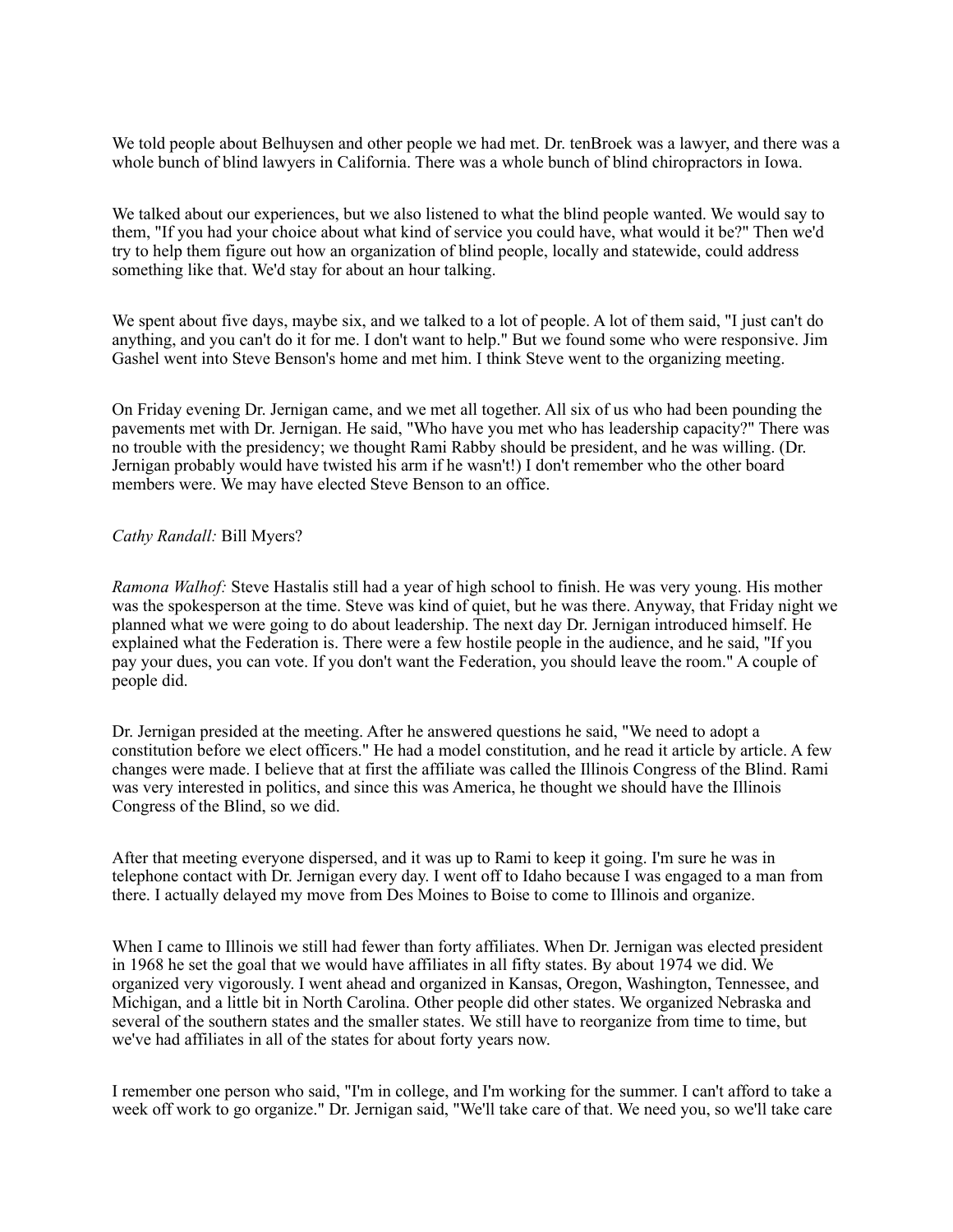of your salary for the week." We didn't have very many people available, and Dr. Jernigan knew that if we sold the Federation for a week to as many people as we could, we would become stronger Federationists ourselves. He was absolutely right!

### **WHAT WE DO AND WHY WE DO IT**

*Through the NFB and the NFB of Illinois, blind people are able to help one another in a multitude of ways. Youth programs such as our BELL Academies, STEM programs, scholarships, and internships help our young people develop skills and confidence. Recently we received a note from a parent whose son was given an iPad through our NFBI Freedom Link program. The mother wrote as follows:* 

I just wanted to send you a video of Rudy using the iPad you bought for him last year. He has downloaded Bookshare and is using Dolphin to read, and, in Rudy's normal goofy fashion, he is reading and learning Latin in slow motion with a smirk on his face! Thank again for all you do to help him with his learning!

You can hear Rudy learning Latin at<https://www.youtube.com/watch?v=lQ5sNVWLW6E>

*Our conventions and seminars bring us together and inspire us to meet new challenges. However, much of the important work we do in the Federation goes on quietly behind the scenes. All of us work as ambassadors, sharing information with other blind people, giving them encouragement, and building positive attitudes about blindness.* 

*Recently NFBI Treasurer Patti Chang spoke with a man whose father is dealing with progressive vision loss. Here is the letter he wrote to express his appreciation.* 

From: Adam S. Sent: Sunday, October 7, 2018 2:57 PM To: pattischang@gmail.com Subject: Your help with our quest for resources for my father

Dear Ms. Chang,

I am writing you a quick note to thank you so very much for your thoughtful and informative guidance as we deal with a very difficult and sensitive situation regarding my father's failing vision, which has accelerated in recent months.

This change has affected him in many ways; he struggles with daily tasks, especially related to his diabetes self-care, but also with maintaining his reading of books and the news. Meanwhile, since he no longer can get around well, lack of exercise has made him more frail.